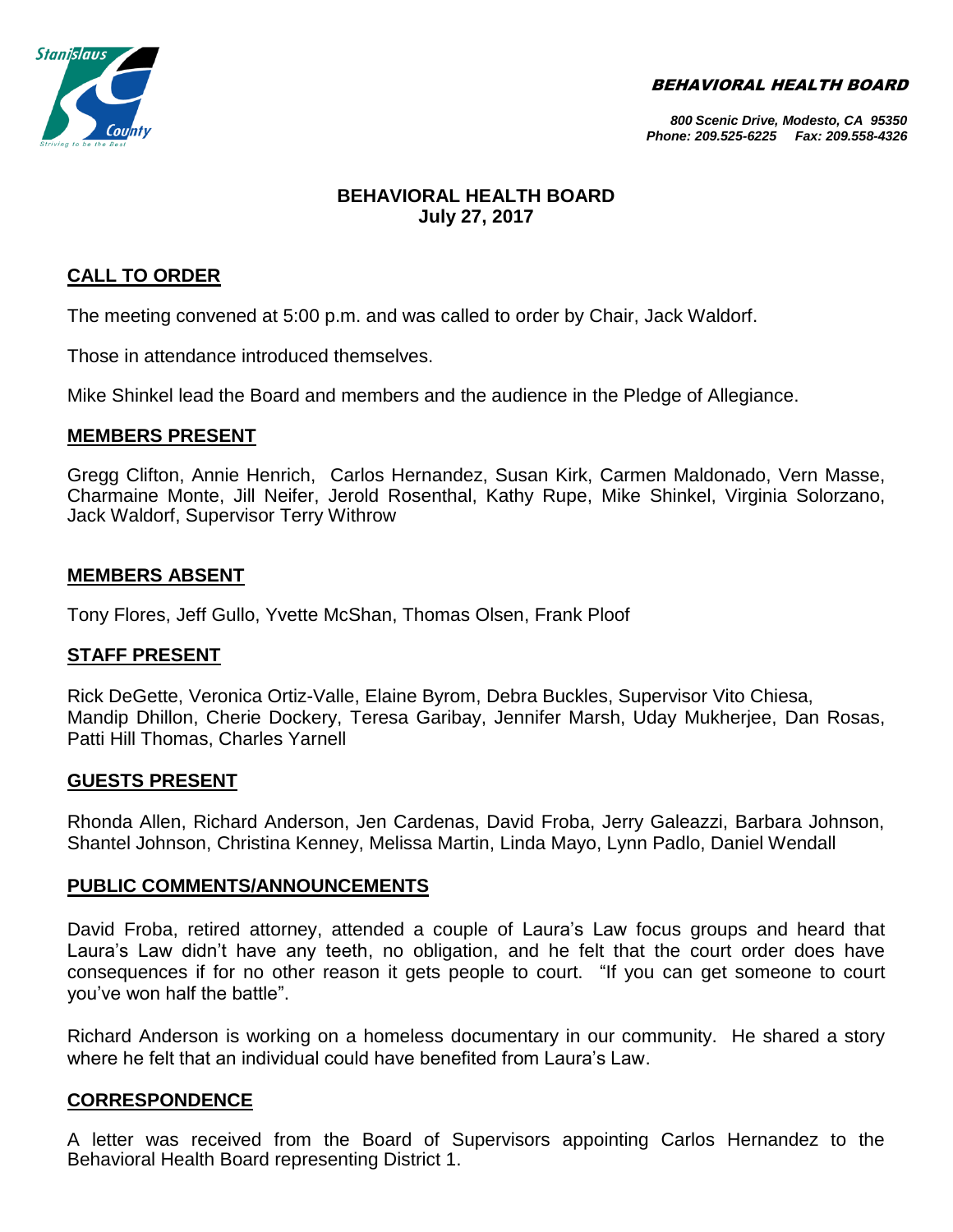Behavioral Health Board July 27, 2017 Page 2 of 4

# **APPROVAL OF MINUTES**

Action: Greg Clifton made the motion to approve the Behavioral Health Board minutes of June 22, 2017, Jill Neifer second the motion.

## **CONSUMER REPORTS/COMMENTS** – None

## **FAMILY MEMBER REPORTS/COMMENTS** - None

## **BOARD OF SUPERVISORS REPORT**

Supervisor Withrow announced Stanislaus County's CEO, Stan Risen, will be retiring and Jody Hayes has been selected as the new CEO for Stanislaus County. He discussed the Focus on Prevention is about getting to the root cause of the problem rather than treating symptoms. Focus on Prevention started with the homeless issue and now moving into strengthening families involved in the criminal justice system. Funds are beginning to come in to support this effort. The Access Center grand opening will be on August 1, 2017. The center is located next to the jail downtown. The purpose of the Access Center is to provide centralized services for the homeless. There are plans to construct a building which will provide services as well as temporary housing. It will be a low barrier shelter with 60 beds, initially. Great partnerships have been developed to work on this project. We have the opportunity to work with people in the criminal justice system as well as their families to try to rehabilitate the individual.

## **PRESENTATION – Laura's Law – Jennifer Cardenas, LCSW and Melissa Martin, Ph.D.**

Rick introduced and thanked Jennifer Cardenas and Melissa Martin for their work on this project. The Behavioral Health Board has the final report. The report will be posted on the County website.

Melissa shared the phases that took place to reach their recommendations. A brief literature review was conducted which focused on the studies published in peer review journal articles, community input, which included both community focus groups as well as an on-line survey, a comparative analysis of counties who decided to implement as well as those who did not implement and a system of care analysis to look at gaps and opportunities in our system.

Recommendations were for BHRS to expand and enhance their Full Service Partnership (FSP) programs, utilizing a structured Assertive Community Treatment (ACT) model, by adding FSP staff and adjusting the programs as necessary to ensure fidelity with the ACT approach. More individuals should be enrolled in FSP programs and intensive services should be provided to each consumer using a 1:10 staff to consumer ratio. ACT, when implemented with fidelity, shows strong evidence that it improves hospitalization and homelessness while increasing engagement in mental health services. Robust continuous quality improvement practices would be required to ensure that the enhanced services lead to the clinical outcomes desired by BHRS.

An additional option for consideration was also offered. The Board of Supervisors may also consider an initial three-year pilot of Laura's Law, which includes a rigorous evaluation that compares outcomes for individuals receiving an Assisted Outpatient Treatment (AOT) court order to those receiving voluntary ACT services within the system of care. BHRS would be encouraged to leverage existing resources and design the necessary research and evaluation components to ensure that information obtained throughout the pilot will be useful in making a determination about AOT efficacy at the end of the pilot period.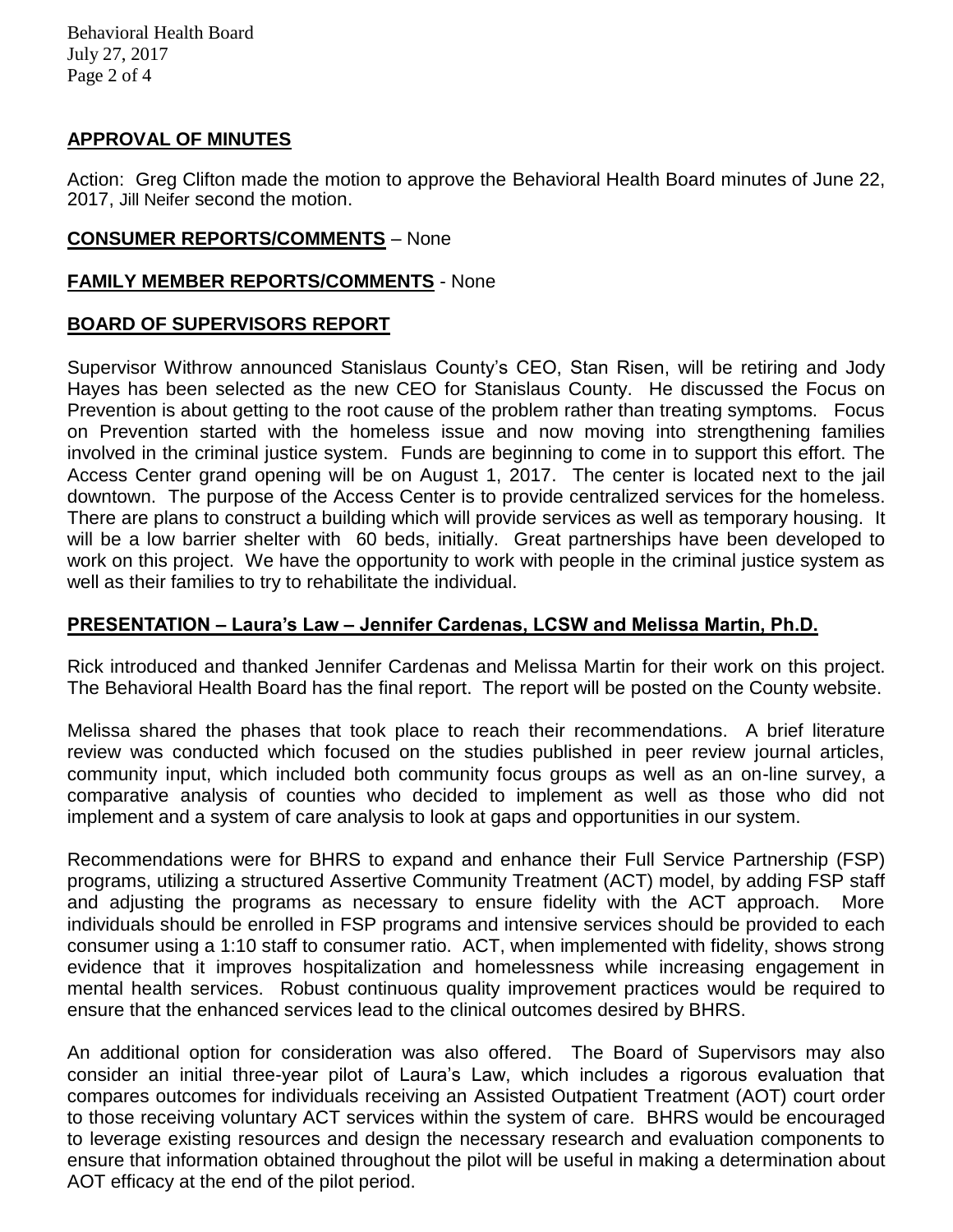# **COMMITTEE REPORTS**

#### Executive Committee

Jack discussed membership attendance at the Behavioral Health Board. The By-Laws state that a member who is absent (a combined excused or unexcused absences) four times in a twelve-month period or a member has three unexcused absences in a twelve-month period shall be required to discuss their attendance with the BHB Chair. Jeff has six unexcused absences this year and has not responded to e-mail or phone calls. It was the recommendation of the Executive Committee to remove Jeff from his position with the Board.

Jack reminded committee chairs that the Annual Report is due to Veronica on September 27, 2017. He volunteered his help if chairs need assistance. He recommended last year's report be sent to the chairs as a reference.

#### Administrative, Fiscal Management Committee

The committee agreed to meet quarterly. The next meeting will be held on September 28, 2017, at 4:00 p.m. Greg will call a meeting in August to work on the Annual Report.

#### Managed Care Committee

The committee met and discussed the PHF and hospital admissions, length of stay and repeat hospitalizations.

#### Prevention and Community Education/Outreach Committee

Jill reported the committee met on July 14, 2017. It was decided to rotate the chair responsibilities. Yvette volunteered to chair for the first three months, however she is out on leave and Jill will cover the chair responsibilities. Susan attended the Mental Health First Aid class and she will share the information at the next meeting. The committee is looking at what they want to achieve in outreach within the community, focusing on wellness and options on literature.

#### Impact – Department Run Services Committee

Vern reported a presentation on the Genesis Program was given to the committee. The committee will be visiting Genesis in August. Virginia visited the Integrated Forensic Team on June 29, 2017. She thanked Debra Buckles and Chandra Campbell. They were very welcoming and informative. She shared their 2016-2017 Outcome Report, which was included in the packet. BHRS has adopted Results Base Accountability (RBA) as a data-tracking tool to monitor performance, looking at "How much did we do?", "How well did we do it? And "Is anyone better off?"

#### Impact – Contract Run Services Committee

Annie reported the committee requested a presentation from Telecare at their next meeting.